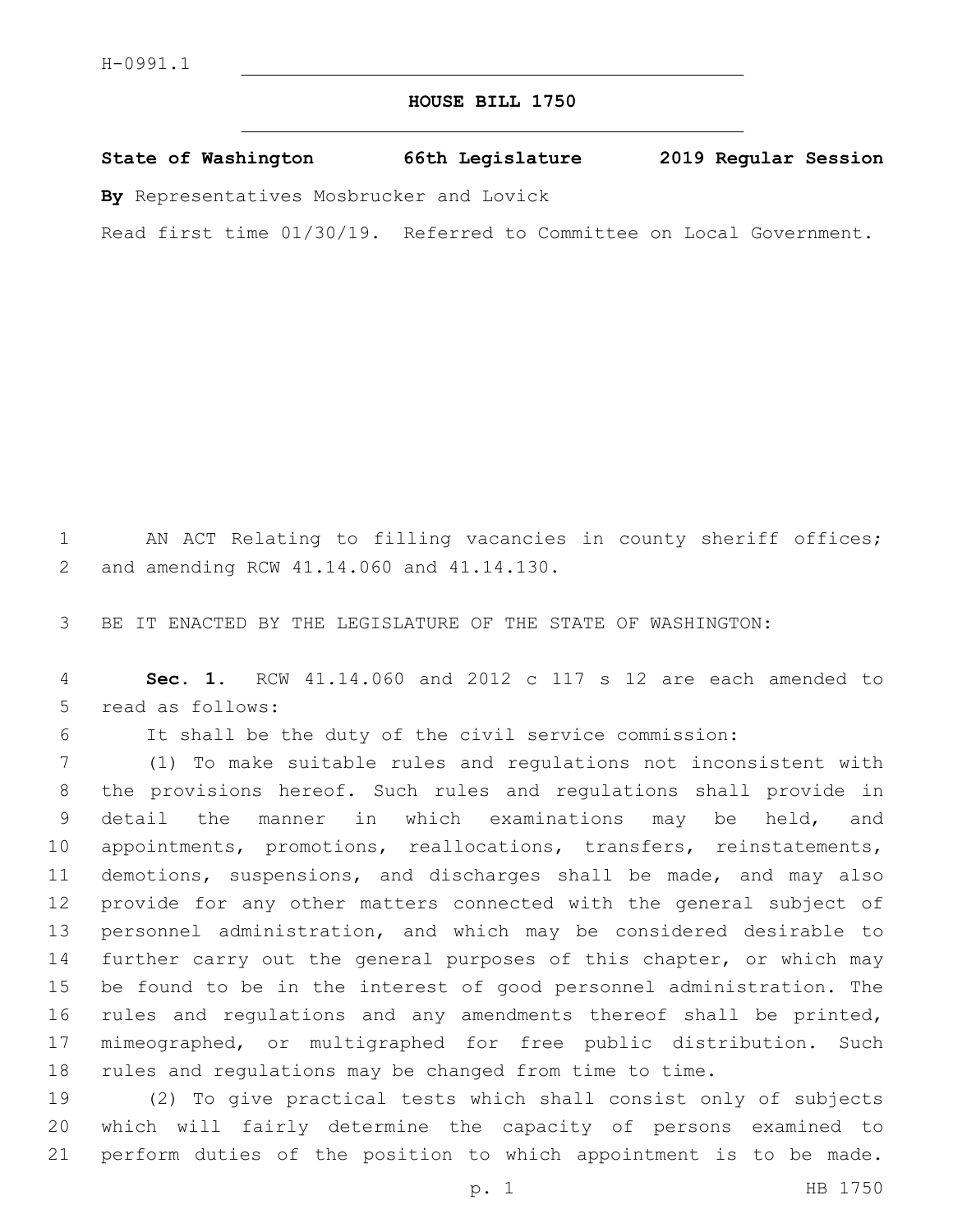Such tests may include tests of physical fitness or manual skill or 2 both.

 (3) To make investigations concerning and report upon all matters touching the enforcement and effect of the provisions of this chapter, and the rules and regulations prescribed hereunder; to inspect all departments, offices, places, positions, and employments affected by this chapter, and ascertain whether this chapter and all such rules and regulations are being obeyed. Such investigations may be made by the commission or by any commissioner designated by the commission for that purpose. Not only must these investigations be made by the commission as aforesaid, but the commission must make like investigation on petition of a citizen, duly verified, stating that irregularities or abuses exist, or setting forth in concise language, in writing, the necessity for such investigation. In the course of such investigation the commission or designated commissioner, or chief examiner, may administer oaths, subpoena and require the attendance of witnesses and the production by them of books, papers, documents, and accounts appertaining to the investigation and also cause the deposition of witnesses residing within or without the state to be taken in the manner prescribed by law for like depositions in civil actions in the superior court; and the oaths administered and the subpoenas issued hereunder shall have the same force and effect as the oaths administered and subpoenas issued by a superior court judge in his or her judicial capacity; and the failure of any person so subpoenaed to comply with the provisions 26 of this section shall be deemed a violation of this chapter, and 27 punishable as such.

 (4) To conduct hearings and investigations in accordance with this chapter and by the rules of practice and procedure adopted by the commission, and in the conduct thereof neither the commission, nor designated commissioner shall be bound by technical rules of evidence. No informality in any proceedings or hearing, or in the manner of taking testimony before the commission or designated commissioner, shall invalidate any order, decision, rule, or regulation made, approved, or confirmed by the commission: PROVIDED, That no order, decision, rule, or regulation made by any designated commissioner conducting any hearing or investigation alone shall be of any force or effect whatsoever unless and until concurred in by at 39 least one of the other two members.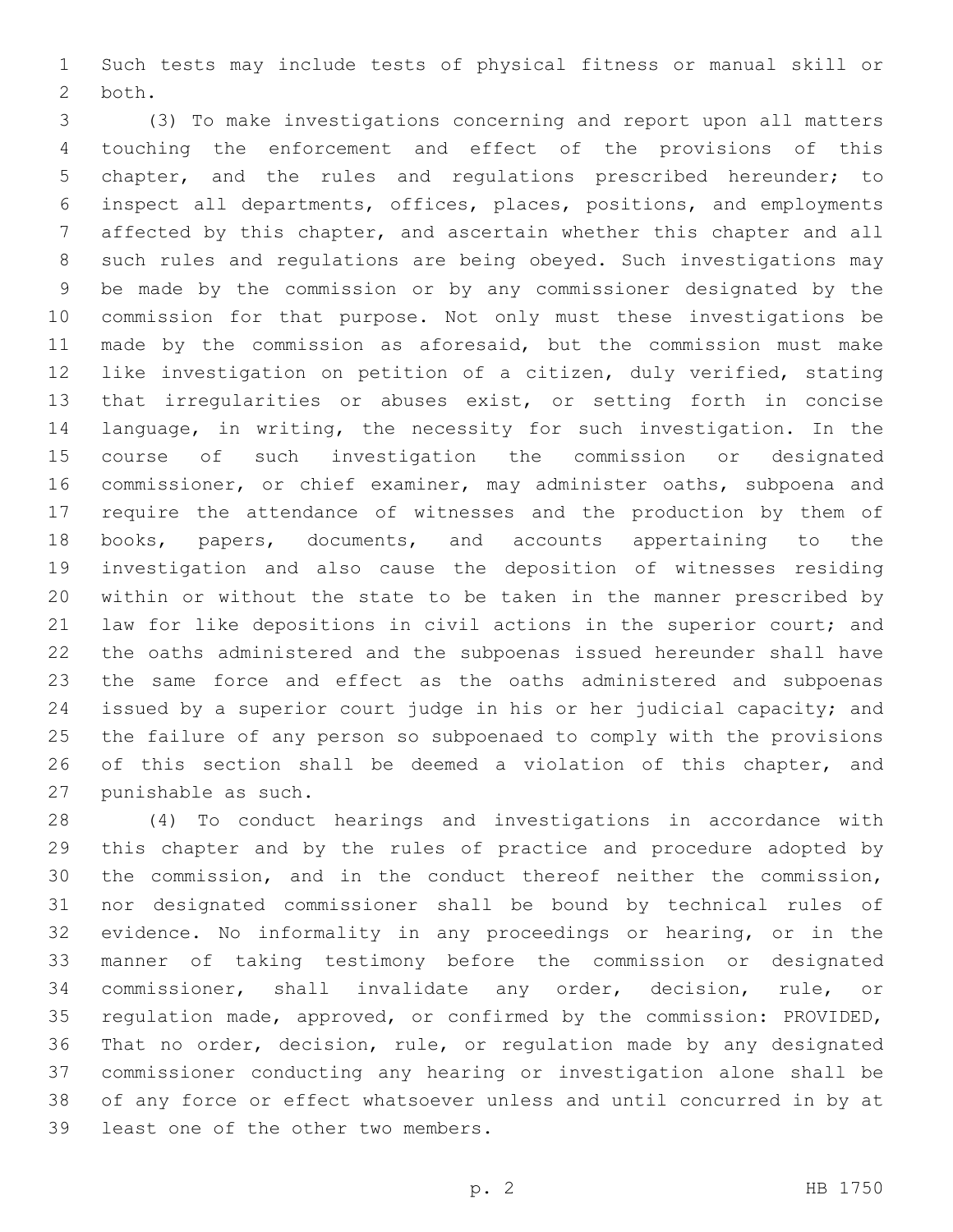(5) To hear and determine appeals or complaints respecting the allocation of positions, the rejection of an examinee, and such other matters as may be referred to the commission.3

 (6) To provide for, formulate, and hold competitive tests to determine the relative qualifications of persons who seek employment in any class or position and as a result thereof establish eligible lists for the various classes of positions, and provide that persons laid off, or who have accepted voluntary demotion in lieu of layoff, because of curtailment of expenditures, reduction in force, and for 10 like causes, head the list in the order of their seniority, to the end that they shall be the first to be reemployed or reinstated in 12 their former job class.

 (7) To certify to the appointing authority, when a vacant position is to be filled, on written request, the names of the 15 ((three)) five persons highest on the eligible list for the class. If there is no such list, to authorize a provisional or temporary appointment list for such class. A temporary appointment expires 18 after four months. However, the appointing authority may extend the temporary appointment beyond the four-month period up to one year if the commission continues to advertise and test for the position. If, after one year from the date the initial temporary appointment was 22 first made, there are less than ((three)) five persons on the eligible list for the class, then the appointing authority may fill the position with any person or persons on the eligible list.

 (8) To keep such records as may be necessary for the proper 26 administration of this chapter.

 **Sec. 2.** RCW 41.14.130 and 1984 c 199 s 2 are each amended to read as follows:28

 Whenever a position in the classified service becomes vacant, the appointing power, if it desires to fill the vacancy, shall requisition the commission for the names and addresses of persons eligible for appointment thereto. Before a requisition can be made, the appointing authority shall give employees of the appointing authority who are in layoff status or who have been notified of an intended layoff an opportunity to qualify for any class within the office of the appointing authority. The commission shall certify the 37 names of the ((three)) five persons highest on the eligible list for the class to which the vacant position has been allocated, who are willing to accept employment. If there is no appropriate eligible